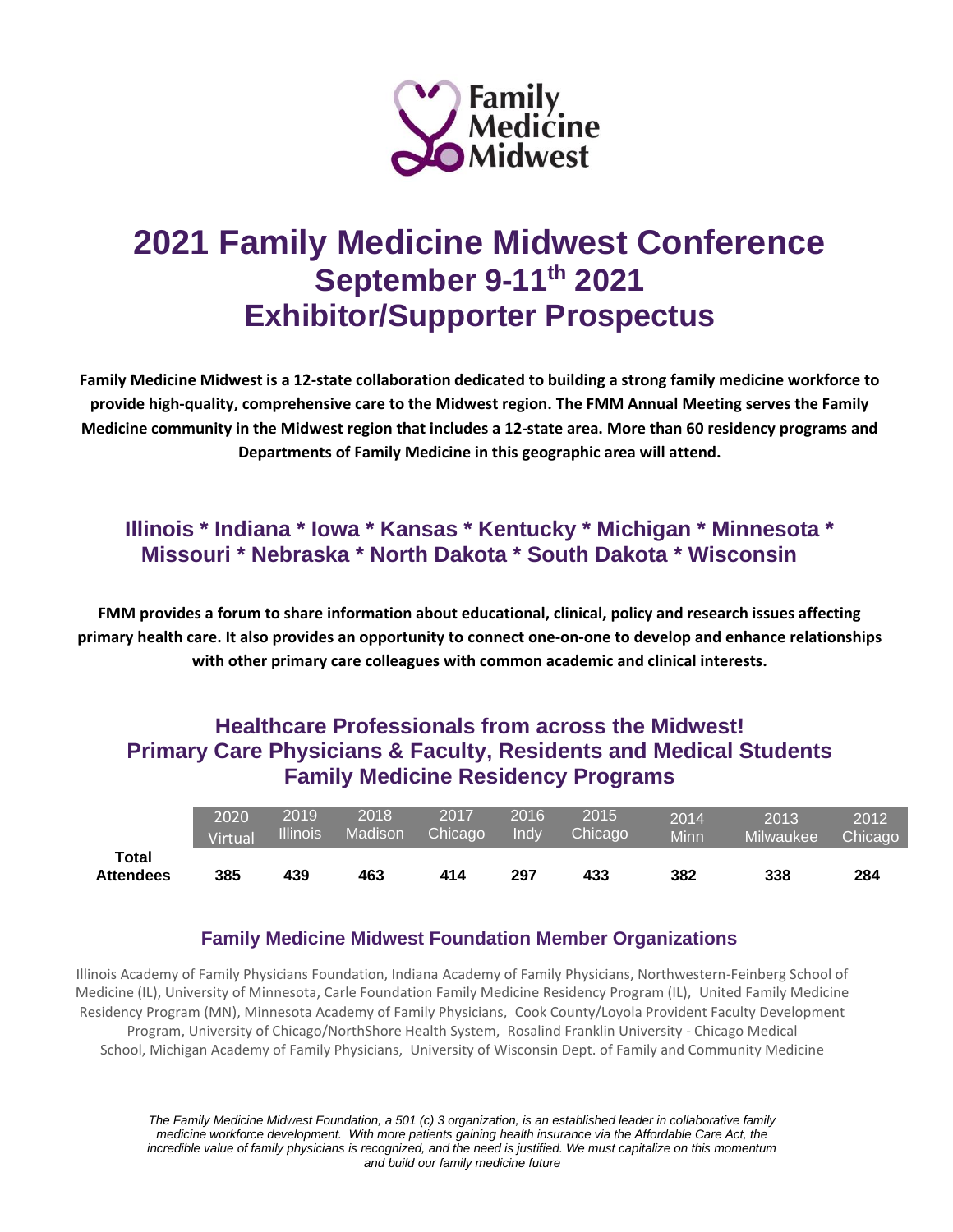## **2021 Family Medicine Midwest Exhibitor Supporter Benefits**



## **\$2500 GOLD Level Exhibitor Supporter includes:**

- **Opportunity to Host a Presentation in the FMM Career Corner Conversations track** (topic must be pre-approved)
- **Virtual Exhibit Booth** Virtual booth is webpage presence with customizable branding through uploading videos, logo, PDFs, website links, etc.
- **Facebook post** recognizing your organization as Platinum Supporter
- **Post event "Thank You" e-blast recognition** with your click-through logo featured
- **Virtual FMM Conference Bag insert** (virtual bag sent to all registered attendees)
- **Click-through logo** (link to your website) from the FMM conference web page
- **Logo** in program collateral/marketing, with link to your website in digital channels
- **Email blast** featuring your organization as a supporter (sent to all registered attendees)
- **Lead capturing** for post-conference follow-up
- **Recognition** in pre-event e-communication marketing
	- **Optional: Participation in the FMM Career Corner**

## **Family Medicine Midwest Conference**

FMM attracts physicians, faculty, residents and medical students from all 12 Midwest states to:

- Attract and inspire medical students to choose Midwest Family Medicine Residency Programs
- Provide a format for residents to present, to learn from each other and from faculty presenters, and find their family medicine career path
- Showcase the amazing variety of career opportunities in family medicine
- Share innovative ideas, best practices and build regional networks dedicated to improving the health of all patients, tackling many of today's most daunting public health challenges.

Sign-up!

Exhibitor/Supporter **xhipitoncery**<br>Registration Link coming soon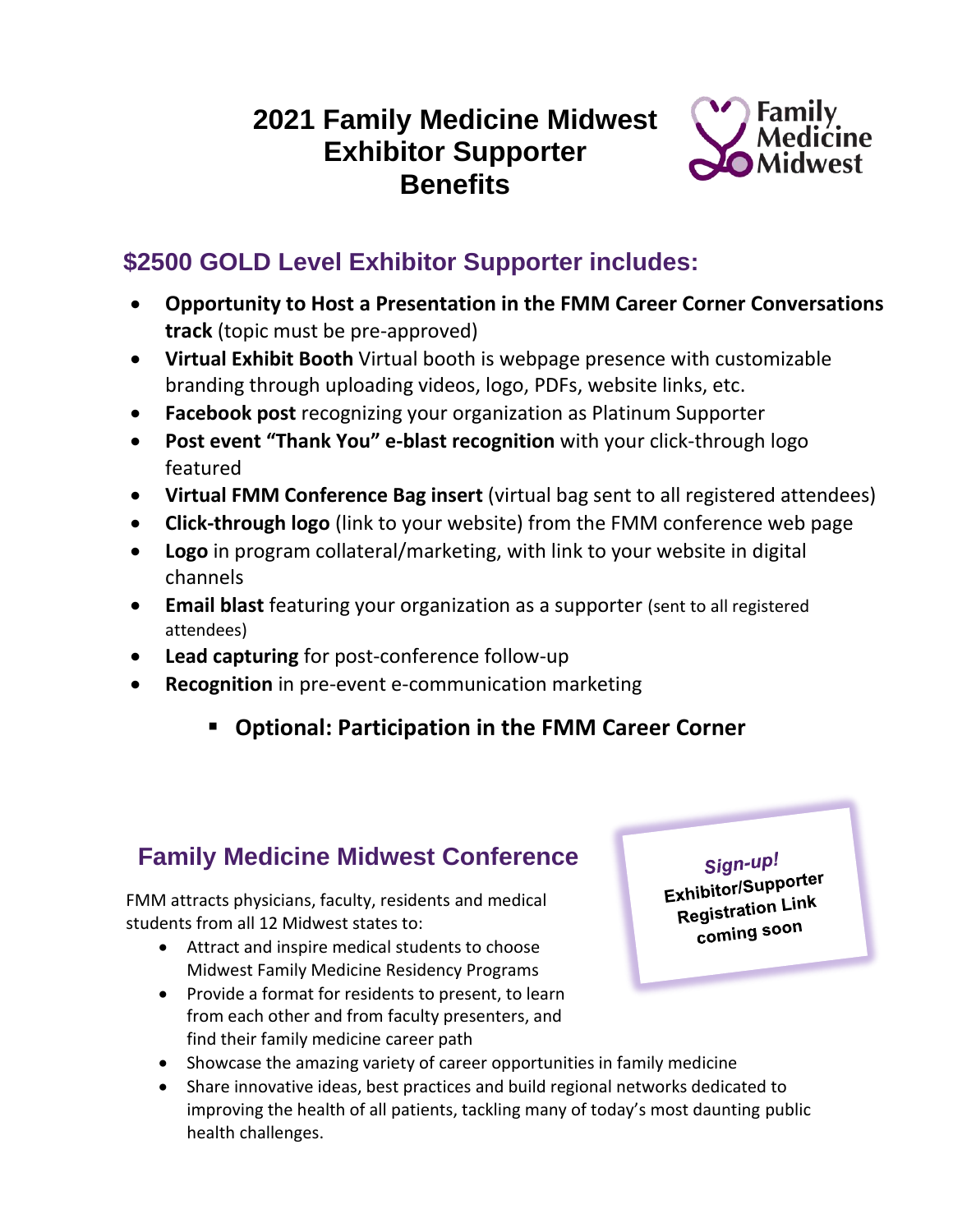*2021 Family Medicine Midwest Conference September 9-11, 2021 Virtual Agenda*



#### **Wednesday Pre-Conference**

6:30 – 8:00 pm Special webinar - AAFP FMIG

### **Thursday September 9, 2021**

| $5:00 - 6:00$ pm | Opening plenary speaker or just a welcome from committee chairs |
|------------------|-----------------------------------------------------------------|
| $6:00 - 8:00$ pm | Residency Fair - Showcase 1                                     |
|                  | • US - M1/M2 by State (Illinois, Wisconsin, Minnesota, Indiana, |
|                  | Michigan, Kentucky, Kansas, Missouri, Nebraska & Dakotas, Iowa) |
|                  | International Students - Meet the possibilities                 |
| $6:00 - 7:00$ pm | Possible Satellite Symposium / Product Theater                  |

### **Friday, September 10, 2021**

| 11:00-11:45 am      | Possible Satellite Symposium / Product Theater                    |
|---------------------|-------------------------------------------------------------------|
| 11:00 am $-5:00$ pm | Career Corner Conversations / Presentations (non-cme topics)      |
| $12:00 - 1:15$ pm   | Lunchtime plenary speaker                                         |
| $1:30 - 2:15$ pm    | Education: Innovative Ideas session                               |
|                     | Education: Three 30-min sessions                                  |
| $2:15 - 2:30$ pm    | Break & meet with exhibitors                                      |
| $2:30 - 4:00$ pm    | Education: Three 30-min sessions                                  |
|                     | Education: Presentation of scholarship / six 15 min sessions      |
| $4:00 - 4:10$ pm    | Break & meet with exhibitors                                      |
| $4:10 - 5:00$ pm    | Resident / Developing project posters - 5 posters                 |
| $5:00 - 7:00$ pm    | <b>Residency Showcase 2</b>                                       |
|                     | US M3/M4s - Showcase by grouping or topic                         |
|                     | US M3/M4 – Showcase by a different grouping or topic<br>$\bullet$ |
| 5:15 -6:15 pm       | Education session: Two 30-min sessions                            |
|                     | Education session: Two 30-min sessions                            |
| $6:15 - 7:15$ pm    | Possible Satellite Symposium / Product Theater                    |
|                     |                                                                   |

### **Saturday, September 11, 2021**

| Career Corner Conversations / Presentations (non-cme topics)                                               |
|------------------------------------------------------------------------------------------------------------|
| Morning Plenary speaker                                                                                    |
| Break & meet with exhibitors                                                                               |
| Education Posters - top 5 student posters                                                                  |
| Education session: Two 30-min sessions                                                                     |
| Break & meet with exhibitors                                                                               |
| Education: Presentation of scholarship four 15-min presentations<br>Education session: Two 30-min sessions |
|                                                                                                            |